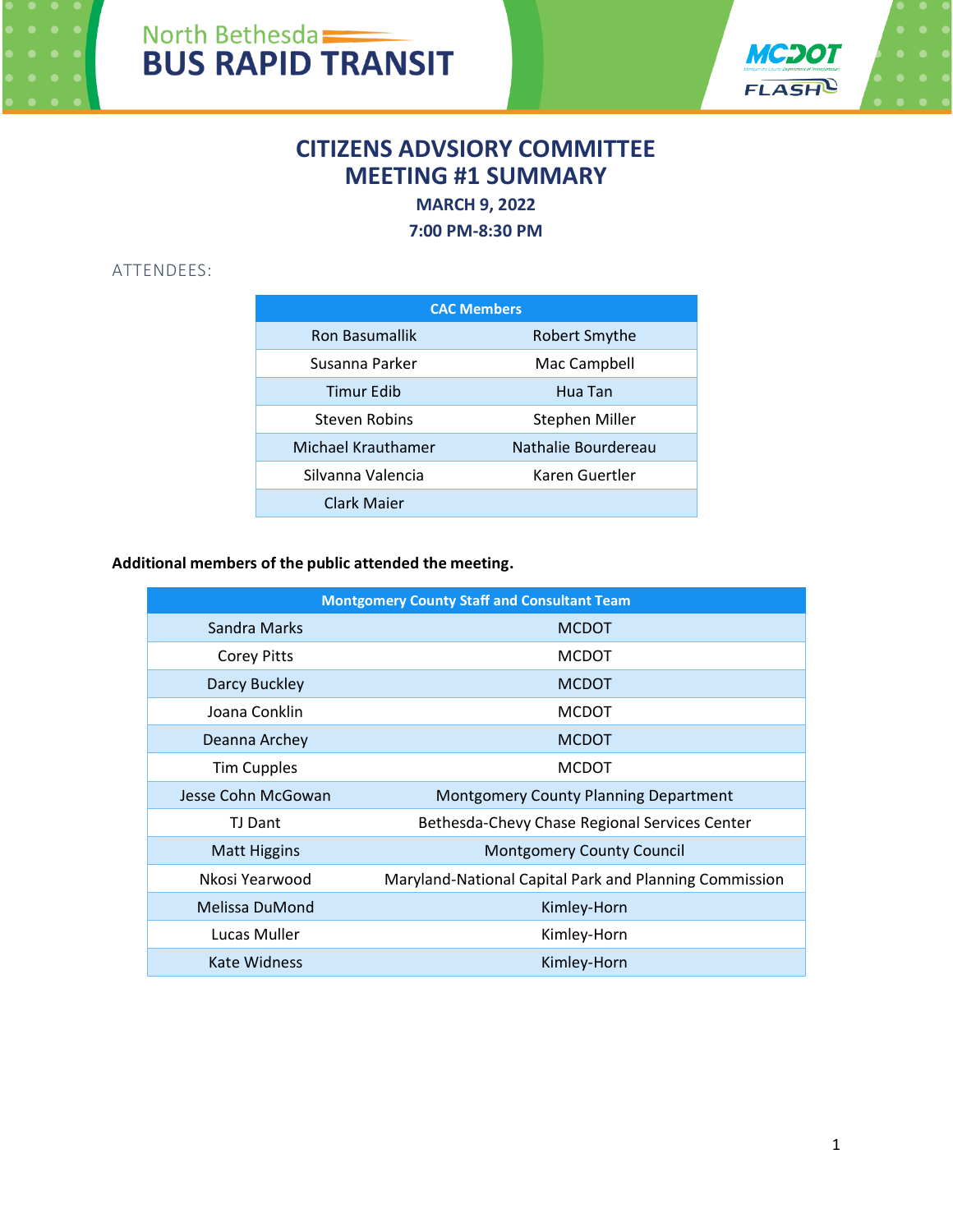

### PRESENTATION OVERVIEW:

#### • **Welcome and Introductions**

- $\circ$  Project manager Sandra Marks welcomed everyone to the meeting and gave a brief overview of meeting expectations, zoom software, and project team.
- $\circ$  Introductions by the citizens advisory committee (CAC) members included their name, what interested in them in this project, and what their top priorities are for this corridor.
- $\circ$  The role of the CAC was provided along with a timeline of when they would be consulted during this planning project. The CAC will:
	- Provide input, guidance, and oversight in accordance with the Master Plan
	- Encourage community involvement throughout the project
	- Share information with the community
	- Build consensus

#### • **Bus Rapid Transit and North Bethesda Transitway Planning Study Overview**

- $\circ$  Some characteristics of Bus Rapid Transit (BRT) include upgraded vehicles, frequent and reliable service, priority at traffic signals, and improvements for other modes such as bicycling.
- o The North Bethesda Transitway was first identified in the 2013 *Countywide Transit Corridor Functional Master Plan.*
- o The North Bethesda Transitway will connect the Westfield Montgomery Mall Transit Center through the Rock Spring office park to the Metrorail Red Line
- $\circ$  The planning study will determine the eastern terminus of the project, designate alignment types, and identify stop locations.

#### • **Goals and Objectives**

- o An explanation of what goals, objectives, and metrics are was provided.
- o The project goals and objectives for the North Bethesda Transitway were presented which include:
	- Quality service: Provide a fast, reliable, efficient, and connected transit service
	- Mobility Choices: Improve access to jobs, activity centers, and community facilities
	- Sustainable Solutions: Minimize environmental impacts and utilize cost-effective design
	- Community Equity: Provide improved and accessible transit service for underserved populations
	- Economic Growth: Promote economic development with appealing and functional transit
	- Public Safety: Improve safety of our streets and the livability and wellness of our communities

#### • **Study Area Context**

- $\circ$  An overview of existing conditions within the study area were provided and key findings identified. The presentation depicted a number of maps and charts to better understand the existing conditions including:
	- Master Plans and Pipeline Developments planned for the study area
	- Transit Oriented Propensity: Areas where there is a presence of residents more likely to use transit.
	- Commuter Propensity: Areas where commuters who use transit are likely to live.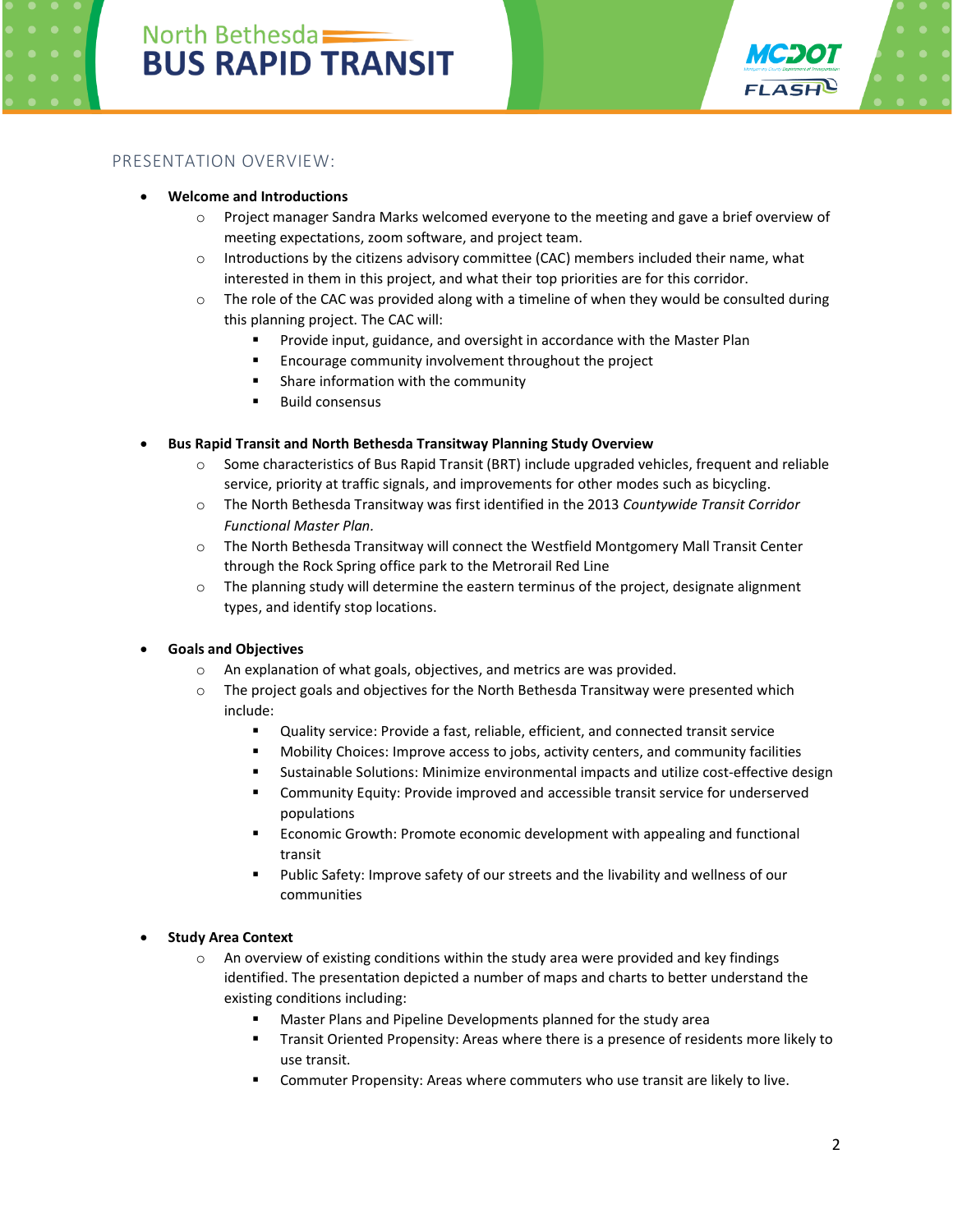



- **Employment Destination Propensity: Areas where commuters are likely to go based on** total jobs and job density.
- COVID travel trends within the study area
- Pedestrian Level of Comfort in the study area
- o Some of the current characteristics of the study area are:
	- **•** Transit ridership has not recovered to pre-pandemic levels, unlike private auto use
	- More people are commuting into the study area to work, than commuting out
	- Opportunities exist to upgrade bike and ped facilities
	- High transit propensity around metro stations
	- Lower density and less transit-supportive land use in middle of corridor
- o Some considerations for future BRT include:
	- Consider stops, frequency and regional transit connectivity
	- Consider capacity needs and users in design
	- Opportunity to achieve visions of master plans
	- Look at increasing frequency and expanding hours of service
	- Include quality bike and ped facilities in design
	- Look at future demand in screening the termini options
- **Upcoming public engagement and next steps**
	- o Ways to engage in the project were presented including:
		- Webpage:<https://www.montgomerycountymd.gov/dot-dte/projects/northbethesda/>
		- Upcoming project survey
			- CAC members were asked to spread the word to the community
		- There will pop-up events later in the spring and we will update the webpage with the information

## QUESTIONS AND COMMENTS:

- $\circ$  How far into the future are we projecting our planning? Are we looking at a world without gas powered cars and alternative EV (Electric Vehicle) vehicles?
	- Staff responds that the future year assumptions are for 2045, and we build the scenarios based on existing, and planned future conditions in land use, population, development, jobs, etc.
- o How is this program better than an expanded ride-on service?
- $\circ$  [Referring to goals and objectives slide] RE metrics: is it possible to identify transit time for customers who are going from one point to another, that currently requires a transfer? Just for example, to go from White Flint Metro to Suburban Hospital requires a transfer at either Westfield Montgomery bus depot or the Bethesda Metro station.
	- Staff responds that ridership and transit travel shed analyses will consider trips that require a transfer, factoring the extra time into the analysis.
- o Accurate headways and schedule tolerance were important metrics that were suggested for "quality of service" goal
- o East to west transit connection is hugely important
- $\circ$  In the context of mass transit, what differentiates economic growth and community equity?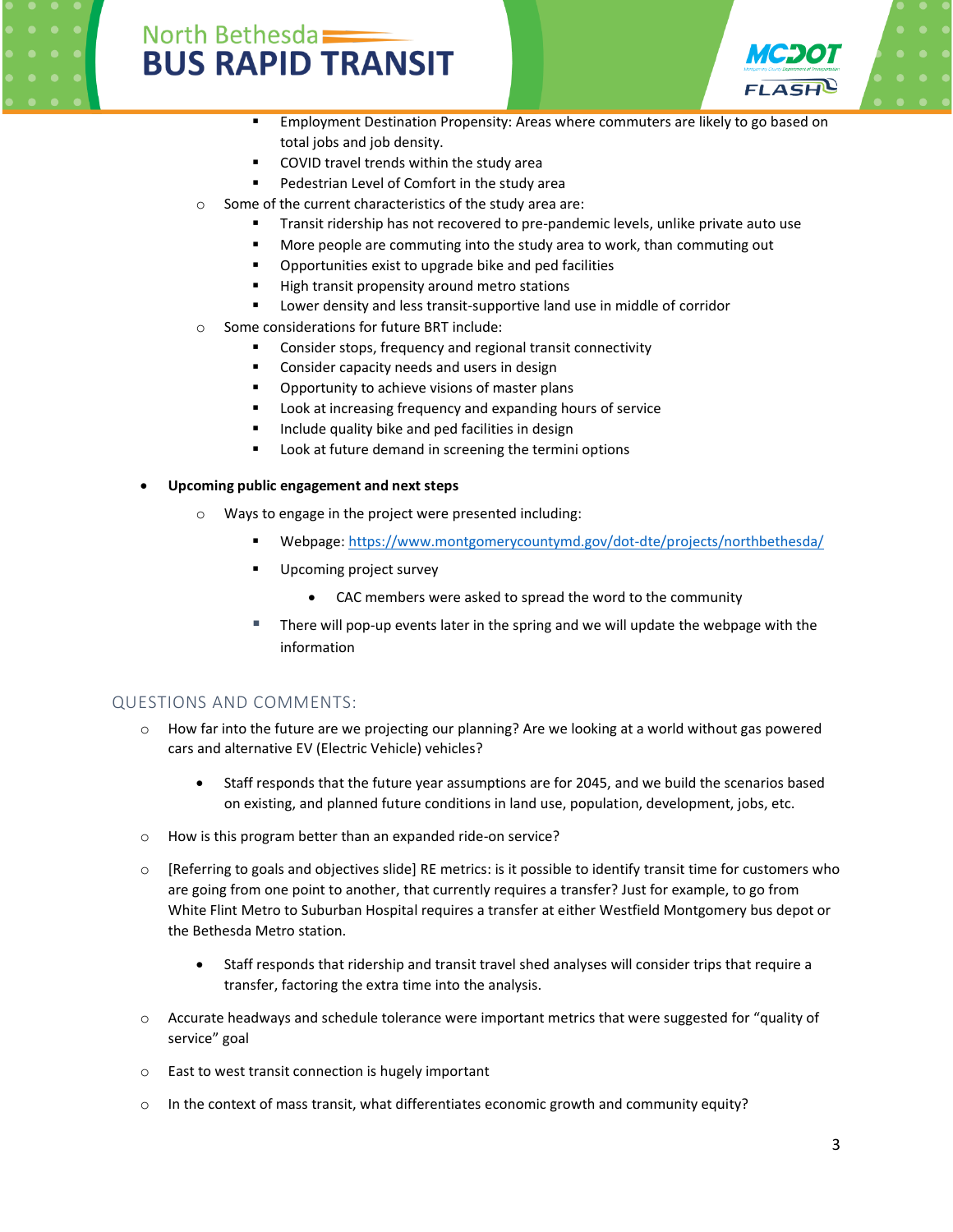

- Staff acknowledged overlap in the goals. Economic growth will consider how the service would serve existing and help spur planned development. Community equity will consider who is being served and where are they going and understanding if the service being provided is equitable. Understanding where people work and commute to is also a component of economic growth in terms of access to jobs and community destinations; many of the goals and objectives relate to one another.
- o Optimizing for maximum ridership should be the most important factor.
- $\circ$  Public safety in the evening is a concern for some bus users. Having more people around using the bus would make people feel safer.
- o Can we add maximum usage (ridership) as a metric?
- o What was the methodology to predict who is most likely to use transit?
	- Staff responds that the methodology combines a series of demographic factors with historic transit use; these layers such as low-income households, zero-car ownership, senior populations, and others are layered on top of each of other to produce the propensity analysis. It is important to note that this is not a perfect formula or prediction on ridership, and it is based on existing demographics
- $\circ$  [Referring to the propensity maps for transit, jobs, and where commuters live] Map you have on screen is based on existing conditions but not future conditions or development changes; one of many pieces that go into overall analysis and in next phase includes that future planned development and land use changes.
- o Residential users are as equally important as commuters.
- o When I use the bus on weekends, other users are going to work; service on weekends is serving commuters with no other transportation option. Need to make this BRT (Bus Rapid Transit) project attractive for everyone.
- o Do we know where we are going with biotech and or White Flint property? 25 years into the future might be a vastly different world?
- o To piggyback on that, the new development at Grosvenor of close to 2,000 residents with a good deal of MPDU. Will also have some mixed commercial use from what I understand.
	- Staff responds that development will be taken into consideration in the evaluation.
- o Is there any reason Cabin John Regional Park is not considered terminus? Why does it have to end at the mall?
- o I was surprised that the area near to White Flint Metro did not have a high level of interest (transit propensity) in taking transit.
- o [Referring to pedestrian level of comfort slide] How is pedestrian level of comfort determined?
	- Staff responds that typical sets of data (width, speed of adjacent roadway, quality of existing pedestrian facility, etc.) are used to develop this. The countywide map and analysis can be found here[: https://mcatlas.org/pedplan/](https://mcatlas.org/pedplan/)
- o Where does Virginia fit into this discussion?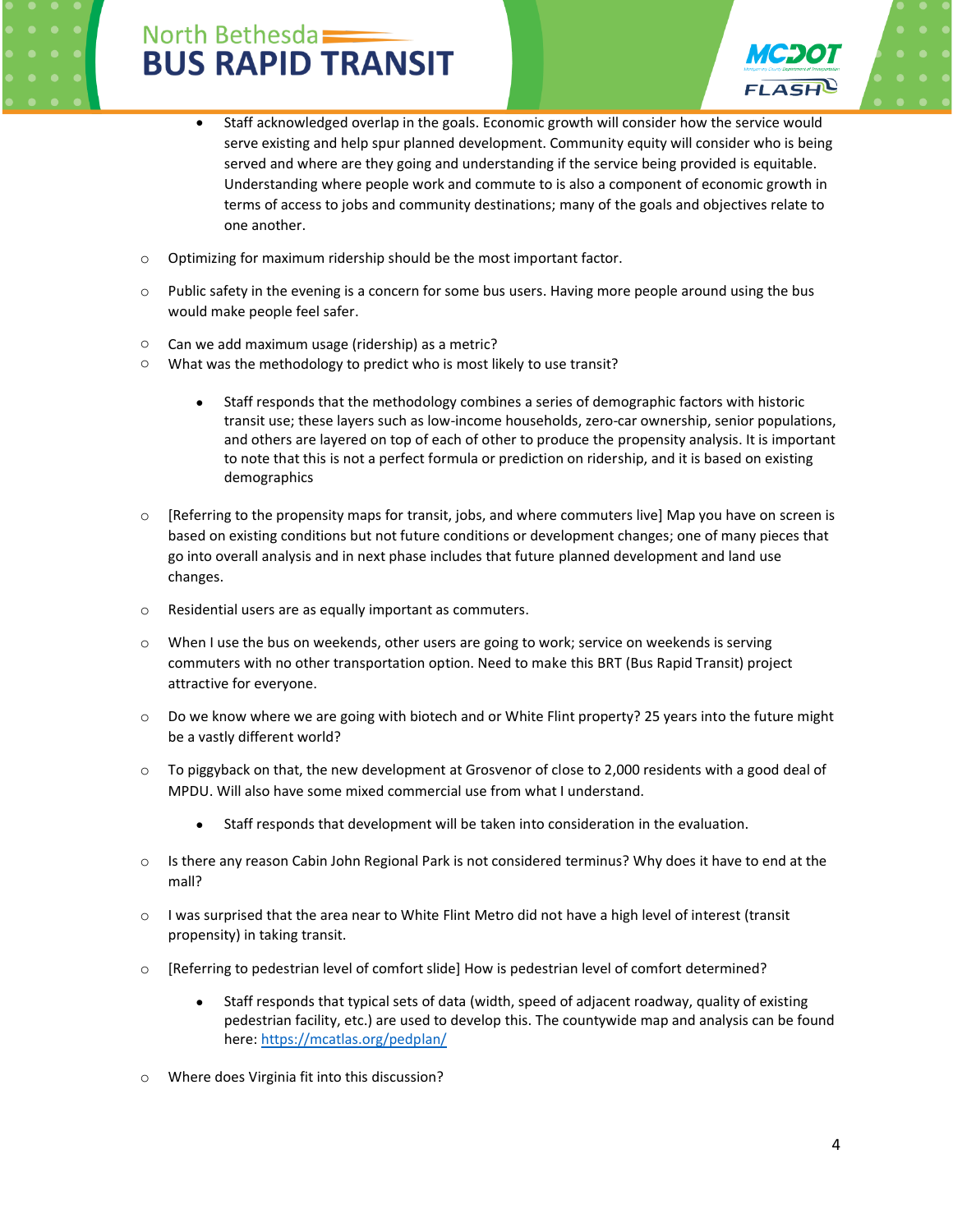



- Staff responds that we will look at the more regional network to understand connections into Virginia, such as I-270, I-495 and American Legion Bridge route.
- o New Woodward high school and existing WJ school are along this corridor; are you taking into consideration student use?
	- Staff responds that when looking at operational span of service, student use may affect that and is a factor we will look at.
- $\circ$  Really be interested in which of these two routes and potential dedicated lanes would get more use for other bus routes as well. [Staff noted for BRT facilities to work properly, not all buses can use those dedicated lanes].
- o If looking at a dedicated lane, why are we focused on bus and not light rail?
- o You may want to use live transcription for our zooms in case of hard of hearing attendees.